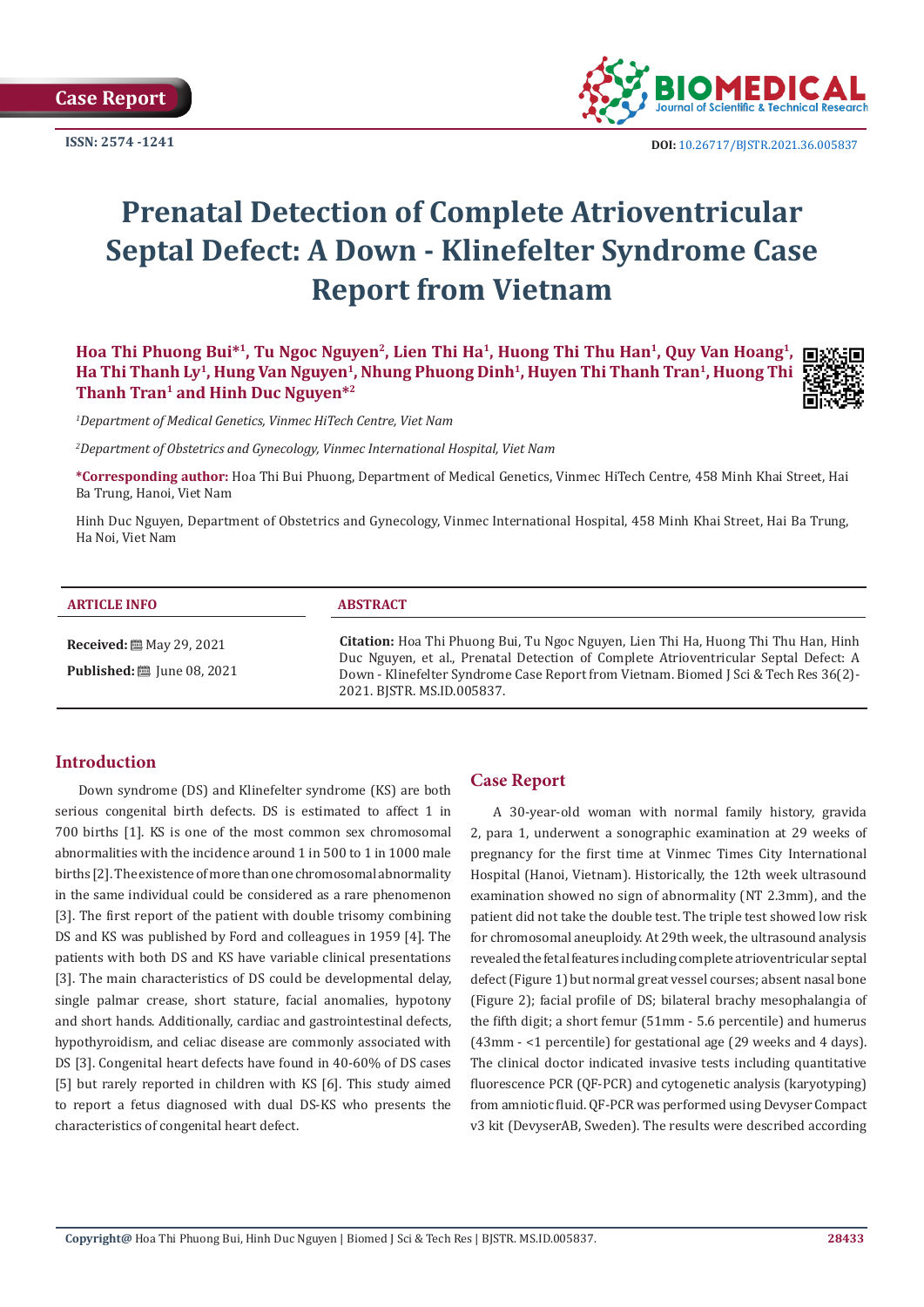to the International System for Human Cytogenetic Nomenclature (ISCN 2016).

For chromosome 21, the QF-PCR result showed the contribution of 3 alleles on the 21A (1: 2 ratio), 21B (1: 1: 1 ratio), 21C (1: 1: 1 ratio), 21D (1: 1: 1 ratio), 21H (1: 2 ratio), 21I (2: 1 ratio) of chromosome 21; normal allele number for chromosome 13 and chromosome 18 based on interpretation of 5 Short Tandem Repeat (STR) markers 13A, 13B, 13K 18B, and 18D. The presence of two X chromosomes and one Y chromosome, rsa (13,18) x2, (21)x3, (X) x2, (Y)x1 corresponding to dual DS-KS. Because congenital heart defect was found in ultrasound, a prenatal BoBs test was also

performed to detect other microdeletions related to this symptom and to independently confirm the QF-PCR result. Prental BoBs test showed the presence of three copies of the chromosome 21, two copies of chromosome X and one copy of chromosome Y with no detection of microdeletion. This result is corresponding to dual DS-KS. Cytogenetic investigation of the amniotic fluid at 30th week of pregnancy was performed with Amnio max complete media and G-banding of chromosomes. The results were described according to the International System for Human Cytogenetic Nomenclature (ISCN 2016). The cytogenetic analysis revealed a case of double aneuploidy with the karyotype 48, XXY, inv  $(9)$   $(p11q13)$ ,  $+21$ (Figure 3).



**Figure 1:** Ultrasound images show complete atrioventricular septal defect.



**Figure 2:** Absent nasal bone.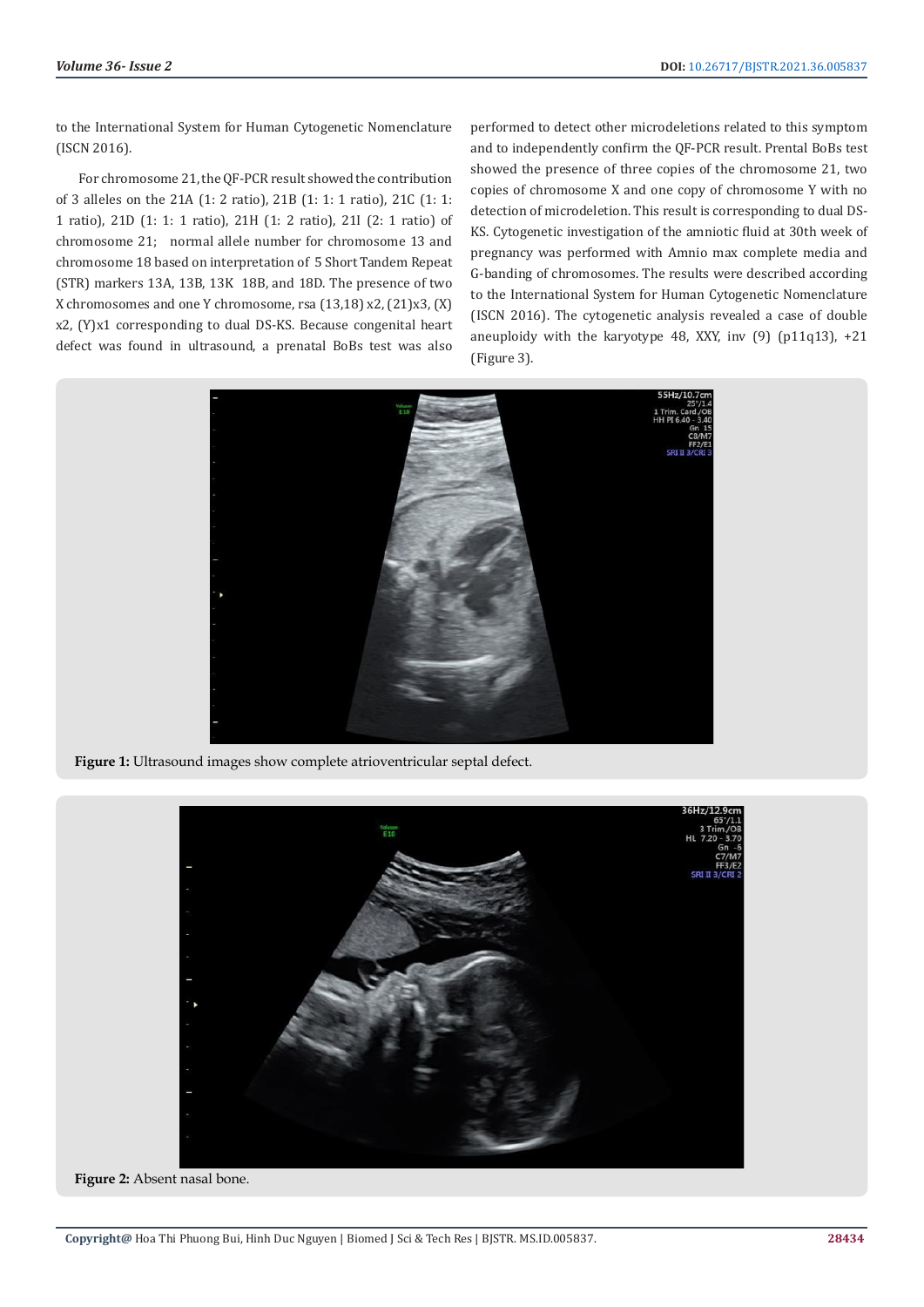

**Figure 3:** Cytogenetic analysis reveals a double aneuploidy 48, XXY, inv (9) (p11q13), +21.

We provided genetic counseling for the patient and her family about the ultrasound and prenatal tests result as well as the fetus condition. The family decided to terminate the pregnancy at 32nd week of pregnancy. This study was conducted with the approval from the Ethics Committee of Vinmec International Hospital, Vinmec healthcare system, Hanoi, Vietnam. The patient signed an informed written consent before enrollment in the study, according to the ethical guidelines of the Declaration of Helsinki amended in 2008. The first report of the patient with double trisomy combining DS and KS is published in 1959 by Ford and colleagues [4]. To our best knowledge, over hundred cases have been published in the literature, however only about 20 patients have been reported to have prenatal diagnosis. Two chromosomal abnormalities present in the same individual (double aneuploidy) is a rare phenomenon. According to previous studies, the incidence rate of this rare double trisomy is varied from 1 in 94,440 to 350,000 pregnancies [6].

Various methods including screening (ultrasound, biochemical markers, non-invasive prenatal screening), diagnosis (cytogenetic analysis or molecular tests on chorionic villus sampling, amniotic fluid) have been applied to identify the risk of carrying fetus with chromosomal abnormalities for pregnant women [3]. Therefore, early detection will help improve the maternal and fetus health care management. Ultrasound, which can detect both major structural abnormalities and minor "soft markers", plays a key role in prenatal aneuploidy screening. In fetus affected with DS, sonographic findings can reveal cardiovascular, central nervous, craniofacial, musculoskeletal, gastrointestinal, and urinary tract system anomalies. The major structural abnormalities may include duodenal atresia and cardiac anomalies such as septal defects, tetralogy of Fallot, and atrioventricular canal defects. Soft markers

may be seen in normal population but have an increased incidence in fetus with chromosomal abnormalities [3]. Prenatal sonography in the second trimester provides a "genetic sonogram" for detecting structural characteristics of a fetus with DS [3]. The presence of multiple markers may increase the probability of DS. Unfortunately, these anomalies are not always detected by prenatal ultrasound screening.

We reported here a prenatal case with the finding of complete atrioventricular septal defect (AVSD), absent nasal bone, facial profile of DS, bilateral brachy mesophalangia of the fifth digit, a short femur and humerus for gestational age. The positive likelihood ratio of nasal bone absence for DS screening was estimated around 29.00-66.75 [7]. This abnormality is commonly used as soft markers to screen for DS during the first or second trimester ultrasound. Du et al. [7] described 38 cases of DS among the 56 707 singleton pregnancies suggested that the sensitivity and specificity of the absent fetal nasal bone marker in detecting DS were 31.58 and 99.90%, respectively. The positive and negative predictive values were 16.90 and 99.95%, respectively [7]. In the study of Vos, et al. [8], they described two new methods for assessing the relationship between the mandible and maxilla: the maxilla-nasal-mandible (MNM) angle and the fetal profile (FP) line. The MNM angle, defined as the angle between the maxilla-nasal and mandible-nasal lines, is constant throughout pregnancy at about 13.5° in euploid fetuses, whereas the angle was much smaller (8.2°-11.2°) in the fetuses with DS. The fetus in our study has the MNM angle of 11°.

In individuals with double aneuploidy, 48, XXY, +21, the characteristic of DS often predominates and KS phenotype does not occur until puberty [3]. In over 20 prenatal cases in the Table 1,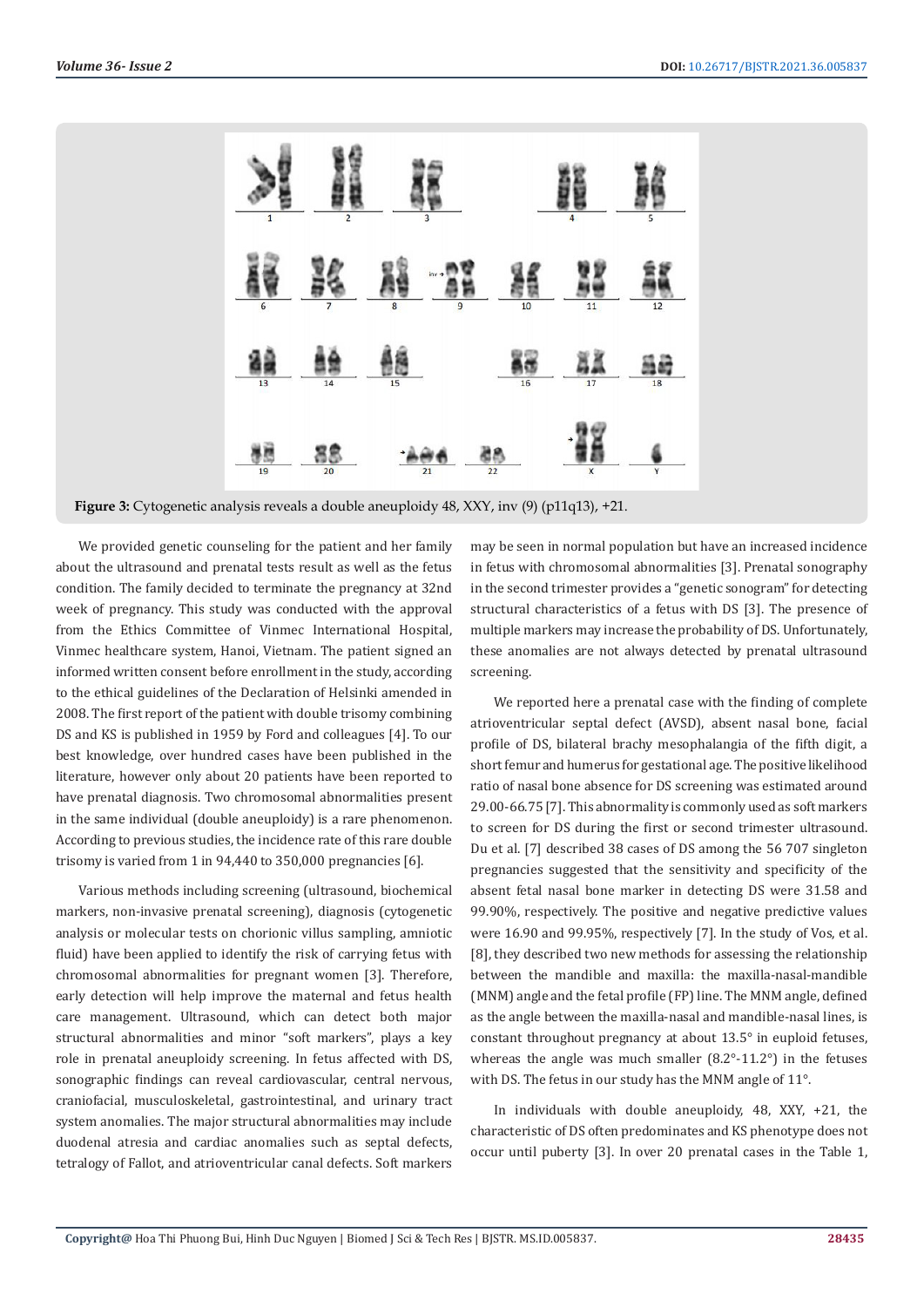only two of them were found to have the congenital heart defect (CHD). To our best knowledge, only 13 individuals of 48, XXY, +21 karyotype with CHD were reported in the previous studies. Congenital heart defects have found in 40-60% of DS cases including 45% atrioventricular septal defects (AVSD) [5]. Rodrigues et al. [6] reported that the frequency of CHD in dual DS-KS and DS populations seems to be different. The incidence of CHD in DS patients can reach to 60% compare to 15% of that in dual DS-KS patients. Many other syndromes also have CHD including Di George, Williams - Beuren, therefore we also performed Prenatal BoBs test for the amniotic fluid to rule out. Prenatal BoBs test showed negative results for nine tested microdeletion syndromes including Williams - Beuren, Di George - 1 and Di George - 2 syndromes. It is important to analyze a bigger number of patients to establish the correlation between CHD and DS-KS.

**Table 1:** Prenatal cases of Down-Klinefelter syndrome and the clinical features.

| <b>Study</b>        | Year | Cases        | <b>Indication for Prenatal</b><br><b>Diagnosis</b>                           | <b>Sonographic Findings</b>                                                                                                                                           | <b>Outcome</b>             |
|---------------------|------|--------------|------------------------------------------------------------------------------|-----------------------------------------------------------------------------------------------------------------------------------------------------------------------|----------------------------|
| Glass et al.        |      | $\mathbf{1}$ | Advanced maternal age                                                        | None                                                                                                                                                                  | <b>TOP</b>                 |
| Smith et al.        |      | $\mathbf{1}$ | Advanced maternal age                                                        | Clinodactyly, bilateral brachy<br>mesophalangia of the 5th digit                                                                                                      | <b>TOP</b>                 |
| Moog et al.         |      | $\mathbf{1}$ | Sonographic findings                                                         | Hygroma, thoracic skin edema, small but<br>normal heart                                                                                                               | IUFD (19 wk)               |
| Caron et al.        |      | $\mathbf{1}$ | Advanced maternal age                                                        | Not available                                                                                                                                                         | Not available              |
| Kovaleva and Mutton |      | 10           | Advanced maternal age,<br>biochemical screening,<br>and sonographic findings | Intrauterine growth restriction, bowel<br>anomaly                                                                                                                     | 2 spontaneous<br>abortions |
| Metzenbauer et al.  |      | $\mathbf{1}$ | Not available                                                                | Normal nuchal translucency of 2mm at<br>crown-rump length of 52mm                                                                                                     | <b>TOP</b>                 |
| Sanz-Cortés et al.  | 2006 | $\mathbf{1}$ | Biochemical screening                                                        | Low-set ears, tridigital syndactylia in<br>left hand                                                                                                                  | <b>TOP</b>                 |
| Jeanty and Turner   | 2009 | $\mathbf{1}$ | Biochemical screening,<br>sonographic findings                               | Absent nasal bone, bilateral<br>brachymeso-phalangia of the 5th digit,<br>short femur and humerus for gestational<br>age, prominent but normal lateral<br>ventricles  | Alive                      |
| Kim et al.          | 2012 | $\mathbf{1}$ | sonographic findings                                                         | nuchal translucency 3.8mm                                                                                                                                             | A spontaneous<br>abortion  |
| Aydin et al.        | 2013 | $\mathbf{1}$ | Biochemical screening,<br>sonographic findings                               | Double test hish risk with DS (1:10).<br>nuchal translucency 5.2mm                                                                                                    | <b>TOP</b>                 |
| Mishra et al.       | 2014 | $\mathbf{1}$ | sonographic findings                                                         | Dilated lateral ventricles, dilated<br>aqueductal stenosis                                                                                                            | Not available              |
| Our study           | 2020 | $\mathbf{1}$ | sonographic findings                                                         | complete atrioventricular septal defect,<br>absent nasal bone, bilateral brachy<br>mesophalangia of the fifth digit, a short<br>femur and humerus for gestational age | <b>TOP</b>                 |

The cytogenetic analysis result from amniotic fluid shows a karyotype of 48, XXY, inv  $(9)$   $(p11q13)$ , +21, with a normal maternal profile (46, XX) and abnormal karyotype profile from the father (46, XY,1qh+, inv (9) (p11q13)). The pericentric inversion of chromosome 9 is a chromosomal heteromorphic and often found in human. Around 1.6% in the general population has this common chromosome variant [9]. In the current study, the inversion of chromosome 9 was suggested with the association to the pregnancy loss, infertility and/or miscarriage. The incidence of the inversion of chromosome 9 variant was reported to be significantly higher in the infertile population compared with the general population [10]. In our study, no history of infertility and miscarriage (Para 1001) has been recorded in this couple. It is believed that meiotic nondisjunction is the most common reason for the forming of aneuploidy. However, the cause of nondisjunction is unclear. The most favored explanation is the advanced maternal age [3]. In our case, the fetus was delivered by a 30-year-old mother and a 35-year-old father.

## **Conclusion**

In conclusion, prenatal screening and diagnosis plays an important role in providing genetic counseling for the couples having dual DS-KS fetus. It helps in making the decision for pregnancy or improving the prenatal health care management for both mother and baby. Our report contributes to the better understanding of DS-KS genotype-phenotype relationship and addresses the importance of extensive methods for diagnosis ranging from conventional ultrasound to cytogenetics and molecular genetic testing.